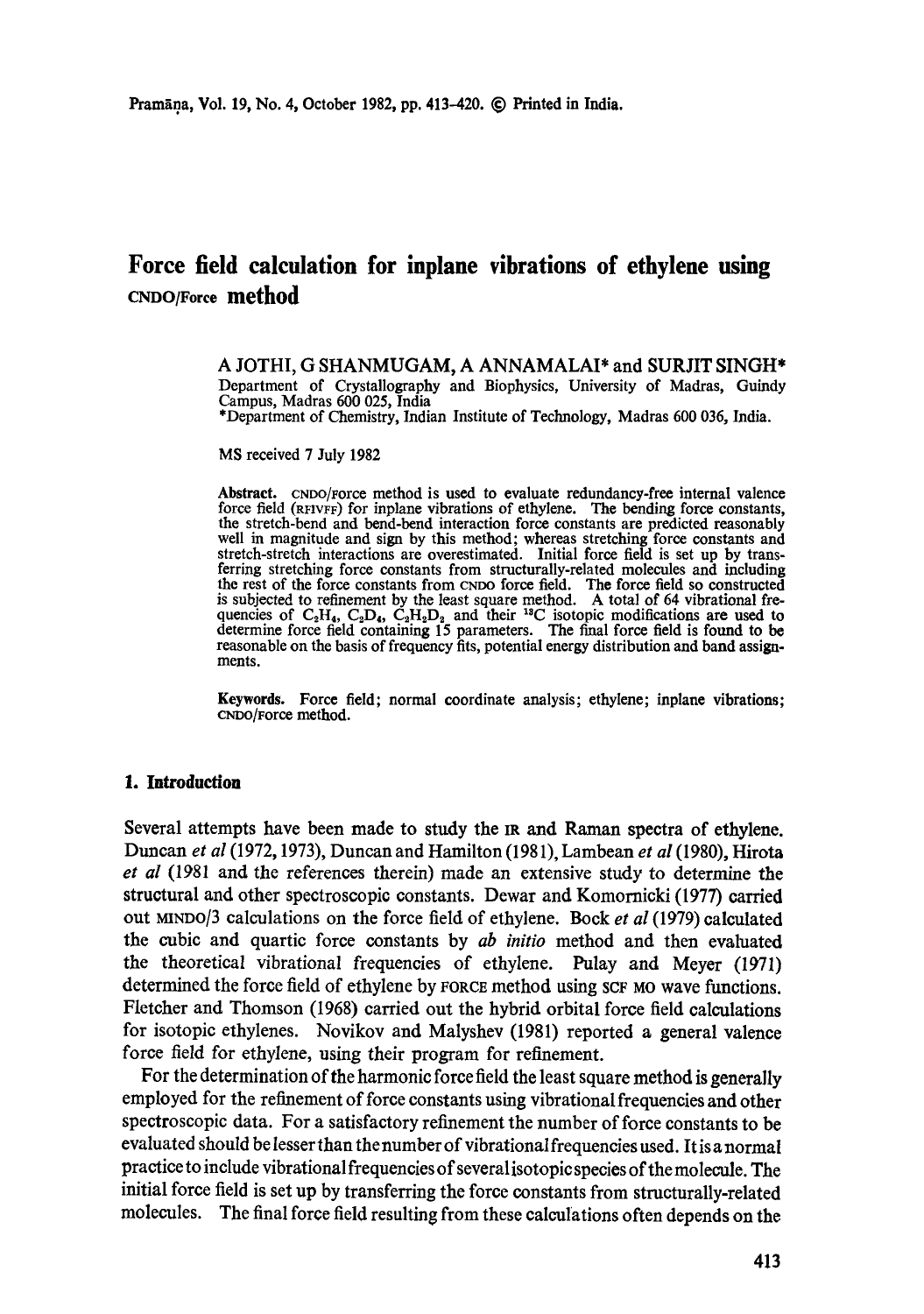initial force field and leads to the possibility of more than one solution. In the case of ethylene, for example, two sets of physically realistic force constants, predicting very different normal coordinates have been obtained. One such solution gives  $C=C$ stretching force constant in the range of  $\sim$ 11 mdyn  $\AA$ <sup>-1</sup>, while the other is in the range of  $\sim$  9.0 mdyn  $A^{-1}$ . The discrepancy arises because of different initial force fields considered. While it is quite justified to transfer diagonal force constants from chemically-related molecules, transfer of off-diagonal force constant is not reasonable as the sign as well as magnitude of these force constants, very much depend upon the geometry of the molecules considered. It is of course clear that the final force field depends largely on the set of force constants and their signs selected for the initial force field and therefore a reasonable initial set of interaction force constants is very important. Pulay (1969), Kanakavel *et al* (1976) and Annamalai and Singh (1982a, b) have demonstrated that the sign and magnitude of bend-bend and stretch-bend interaction constants, as well as bending force constants predicted by CNDO/Force method are reasonable whereas stretching force constants and stretch-stretch interaction constants are overestimated by 2 to 2.5 times and  $\sim$  1.5 times respectively. In the present calculations for ethylene initial force field is set up bytransferring diagonal force constants from chemically-related molecules, off diagonal stretch-bend and bend-bend interaction constants from CNDO force field and scaled cNDo/Foree values (Annamalai and Singh 1982a) for stretch-stretch interaction force constants. As suggested by IUPAC (1977) redundancy-free internal valence force field is evaluated. Vibrational frequencies of 10 isotopically substituted species are considered for force field refinement.

## **2. Mode of computation**

A semi-empirical gradient method called CNDO/Force method is employed to optimise the geometry. Details of the calculations are given by Kanakavel *et al* (1976) and Annamalai and Singh (1982a,b). The molecular geometry is optimised by the steepest descend method proposed by Pulay and Torok (1973). The forces acting on each atom in a molecule are computed by analytical differentiation of total energy with reference to nuclear coordinates making use of the CNDO wave functions and the initial geometry. All the atoms are moved in the direction of the forces through a small distance, say  $0.01$ Å and the forces are calculated in the new configuration. They are then allowed to relax towards the equilibrium until the net force on the atoms reaches a preset minimum value. This process is repeated till the consistency in geometry is obtained. A modified form (Kanakavel *et al 1976)* of the original program CNINDO given by Pople and Beveridge (1970) is used.

To evaluate the theoretical force field the cartesian forces for the equilibrium geometry are calculated. The molecule is then deformed by an amount  $\pm \Delta R_t$ , where  $R_i$  is the *i*th internal coordinate. For different normal modes, the cartesian forces  $F_t$  are computed using suitable transformations and then the cartesian forces are transformed into internal forces  $\phi_i$ . The force constants are then calculated using the numerical differentiation of internal forces with reference to internal coordinates given by

$$
F_{ij}=-\triangle\phi_i/\triangle R_j,
$$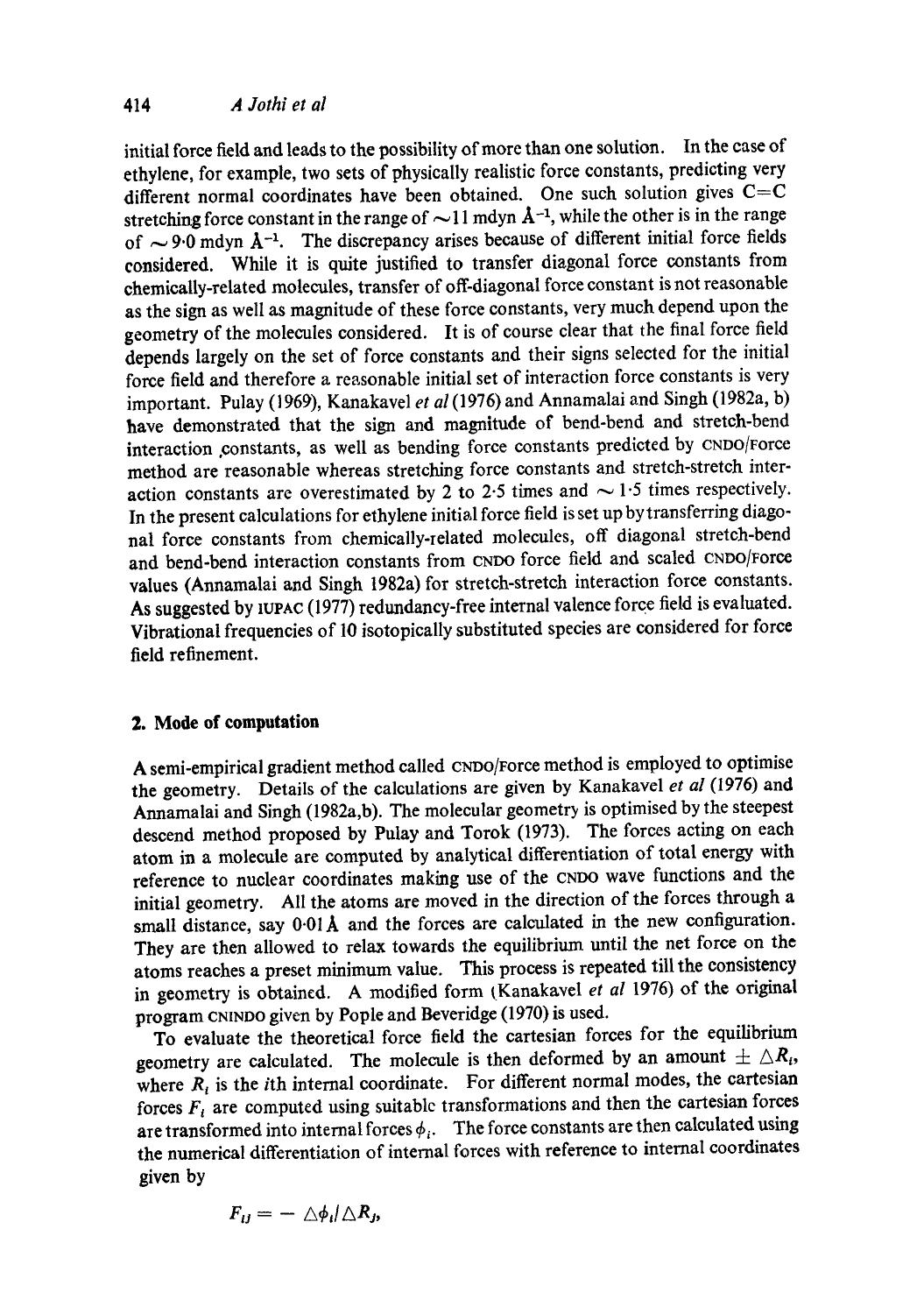and  $F_{ii} = -\langle \phi_i | \triangle R_i$ .

The insignificant difference observed in  $F_{ij}$  and  $F_{ji}$  values is overcome by averaging, thus establishing the symmetry of the force field matrix.

## **3. Results and discussion**

Ethylene belongs to the  $D_{2h}$  symmetry and its nine inplane vibrations are distributed as follows.  $3 A_{1a} + 2B_{1g} + 2B_{2u} + 2B_{3u}$ . The 15 force constants for the inplane vibrations are refined using 64 vibrational frequencies. The harmonic frequencies reported by Duncan and Hamilton (1981) for the molecules  $H_2CCH_2$ ,  $H_2C^{13}CH_2$ ,  $H_2^{13}C^{13}C$   $H_2$ ,  $H_2CCD_2$ ,  $H_2C^{13}CD_2$ ,  $H_2^{13}CCD_2$ ,  $D_2CCD_2$ ,  $D_2C^{13}CD_2$ ,  $D_2^{13}CD_2$ , HDCCH<sub>2</sub> are used for refinements. Schachtschneider's (1964) FPERT program with damped least squares improvement is used to refine the force fields employing the familiar Wilson's FG matrix method. The redundancy-free internal coordinates are given in table 1 and the internal coordinates are shown in figure 1.



Figure 1. Internal coordinates of ethylene.

|  | <b>Table 1.</b> Redundancy-free internal coordinates of ethylene (inplane) |  |  |  |  |  |  |
|--|----------------------------------------------------------------------------|--|--|--|--|--|--|
|--|----------------------------------------------------------------------------|--|--|--|--|--|--|

|                           | Coordinate                              | Description            |
|---------------------------|-----------------------------------------|------------------------|
| $v_{\rm c=c}$             | $= D$                                   | $C = C$ stretch        |
| 2 $v_{C-H}$               | $= R_{1}$                               | $C - H$ stretch        |
| $3 \nu_{\text{C-H}}$      | $= R_{2}$                               | ,,                     |
| $4 v_{C-H}$               | $= R_{\rm a}$                           | ,,                     |
| $5 v_{C-H}$               | $= R_{i}$                               | ,                      |
| $6 \delta_{HCH}$          | $= 6^{-1/2} (2a_1 - \beta_1 - \beta_2)$ | <b>HCH</b> deformation |
| $7 \delta_{\text{HCH}}$   | $= 6^{-1/2} (2a_2 - \beta_3 - \beta_4)$ | .,                     |
| 8<br>$\rho_{\text{CH}_2}$ | $= 2^{-1/2} (\beta_1 - \beta_2)$        | CH <sub>2</sub> rock   |
| 9<br>$P_{CH_2}$           | $= 2^{-1/2} (\beta_3 - \beta_4)$        | ,,                     |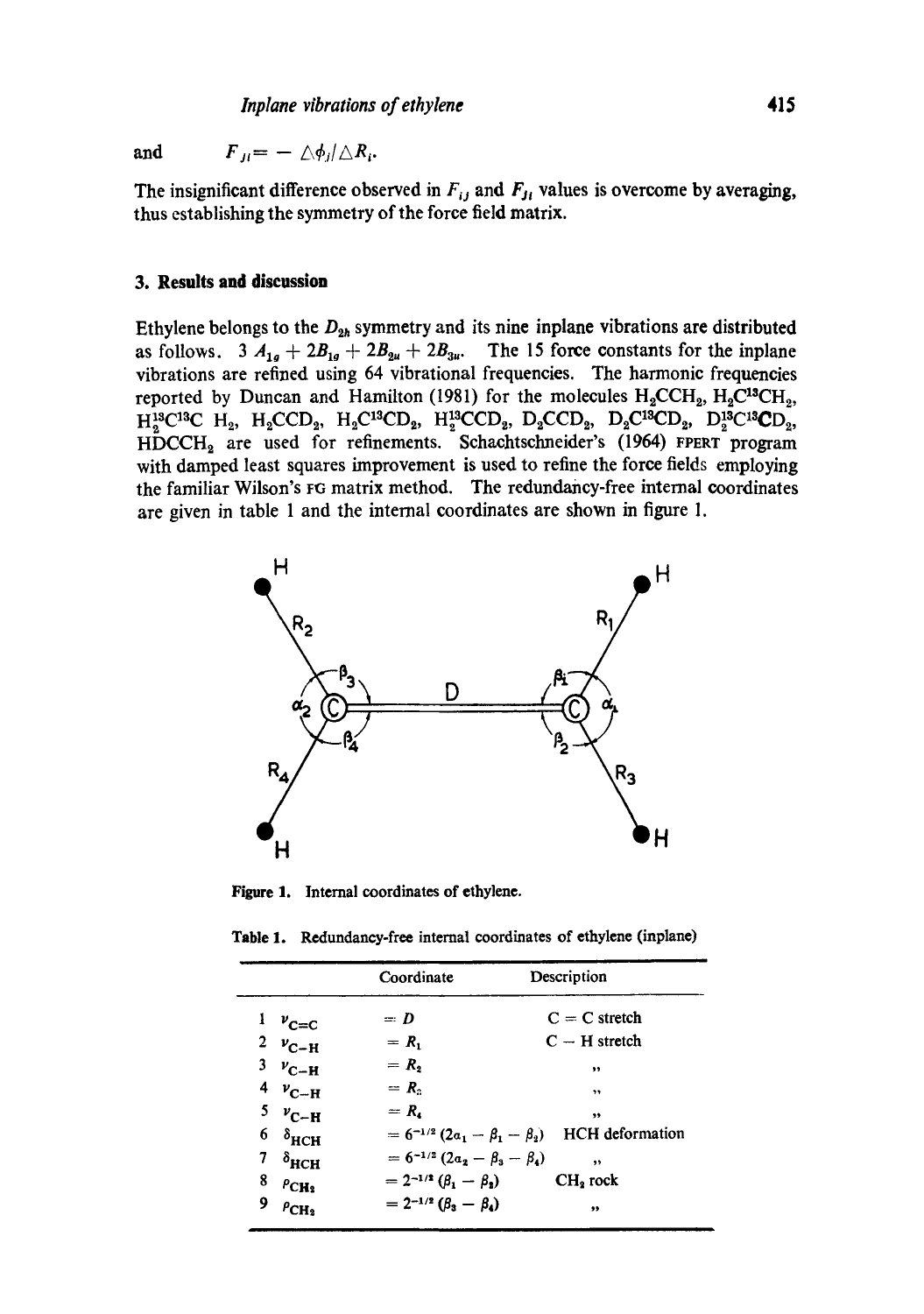The theoretical and experimental structural parameters of ethylene are reported in table 2. Flood and Skanche (1978) optimised the geometry of ethylene by using the *ab initio*/Force method. Duncan *et al* (1972) reported the ground state structure from the set of rotational constants of isotopic ethylene. Hirota *et al* (1981) observed the pure rotational spectra of ethylenes H<sub>2</sub>CCD<sub>2</sub>, H<sub>2</sub>CCHD and HDCCHD *(cis)* by microwave spectroscopy and calculated the structure. For comparison these experimental and *ab initio* geometrical parameters are also given in table 2. The CNDO optimised  $C=C$  bond length is lower than the experimental value but agrees well with the *ab initio* value. The C-H bond length is slightly lower than the experimental value but is closer to the *ab initio* value. Not much difference exists between the theoretical and experimental values of the angle considered.

Two types of force fields are considered. Since the signs of the interaction constants predicted by the CNDO/Force method are reliable, we have refined the force field keeping the signs unaltered during iteration in the first attempt. The signs of the interaction constants are then allowed to vary for a better frequency fit. The two force fields are called  $FF_1$  and  $FF_2$  respectively. In both the calculations Overend and Scherer's (1960) absolute weighting factor is used. The theoretical CNDO force constants, the final force fields  $FF_1$  and  $FF_2$  along with literature values are given in table 3. Pulay and Meyer (1971) calculated the  $C=C$  stretching force constant as

|   |                              | Theoretical |                                                       | Experimental              |                           |  |
|---|------------------------------|-------------|-------------------------------------------------------|---------------------------|---------------------------|--|
|   |                              | CNDO/FORCE  | Ab initio/Force<br>Flood and<br><b>Skancke (1978)</b> | Hirota<br>et al<br>(1981) | Duncan<br>et al<br>(1972) |  |
|   | $R_{\text{C}=\text{C}}$      | 1.3108      | 1.315                                                 | 1.3391                    | 1.339                     |  |
| 2 | $R_{\textrm{C-H}}$           | 1.0796      | 1.073                                                 | 1.0869                    | 1.089                     |  |
|   | $\epsilon$ H $\bar{\rm C}$ H | 116.52      | 116.2                                                 | $117 - 07$                | $117 - 08$                |  |

|              |  | Table 2. Calculated and experimental geometry of ethylene (distance in $\tilde{A}$ and angle |  |  |  |  |
|--------------|--|----------------------------------------------------------------------------------------------|--|--|--|--|
| in degrees). |  |                                                                                              |  |  |  |  |

| <b>Theoretical</b><br><b>CNDO</b> | FF <sub>1</sub> | FF,       | Duncan and<br>Hamilton<br>(1981)  | Pulay and<br>Mever<br>(1971) |
|-----------------------------------|-----------------|-----------|-----------------------------------|------------------------------|
| 25.1064                           | 9.4285          | 9.4139    | 9.418                             | 9.939                        |
| 0.4935                            | 0.1470          | 0.2090    | 0.080                             | 0.096                        |
| 0.4142                            | $-0.2226$       | $-0.2131$ | 0.264<br>$\overline{\phantom{a}}$ | $-0.273$                     |
| 14.2071                           | 5.5466          | 5.5559    | 5.562                             | 5.911                        |
| 0.0015                            | $-0.0009$       | $-0.0039$ | 0.016                             | 0.016                        |
| 0.1989                            | 0.0273          | 0.0178    | 0.042                             | 0.032                        |
| 0.0265                            | 0.0113          | $-0.135$  | 0.010                             | $-0.009$                     |
| 0.0916                            | 0.0127          | $-0.041$  | 0.094                             | 0.103                        |
| 0.0173                            | $-0.0010$       | $-0.0620$ | $-0.006$                          | $-0.021$                     |
| 0.0521                            | 0.0061          | $-0.0848$ | 0.052                             | 0.148                        |
| 0.0471                            | $-0.1485$       | $-0.0637$ | $-0.168$                          | $-0.060$                     |
| 0.4887                            | 0.4599          | 0.4615    | 0.599                             | 0.715                        |
| 0.0265                            | 0.0151          | 0.0173    | 0.023                             | 0.031                        |
| 0.4501                            | 0.5526          | 0.5474    | 0.481                             | 0.534                        |
| 0.1502                            | $-0.0756$       | $-0.0814$ | $-0.070$                          | 0.089                        |
|                                   |                 |           |                                   |                              |

Table 3. Force field of ethylene.

Units for force constant; stretch, stretch-stretch mdyn  $A^{-1}$ Stretch bend in mdyn rad<sup>-1</sup> and bend-bend in mdyn  $\AA$  rad<sup>-2</sup>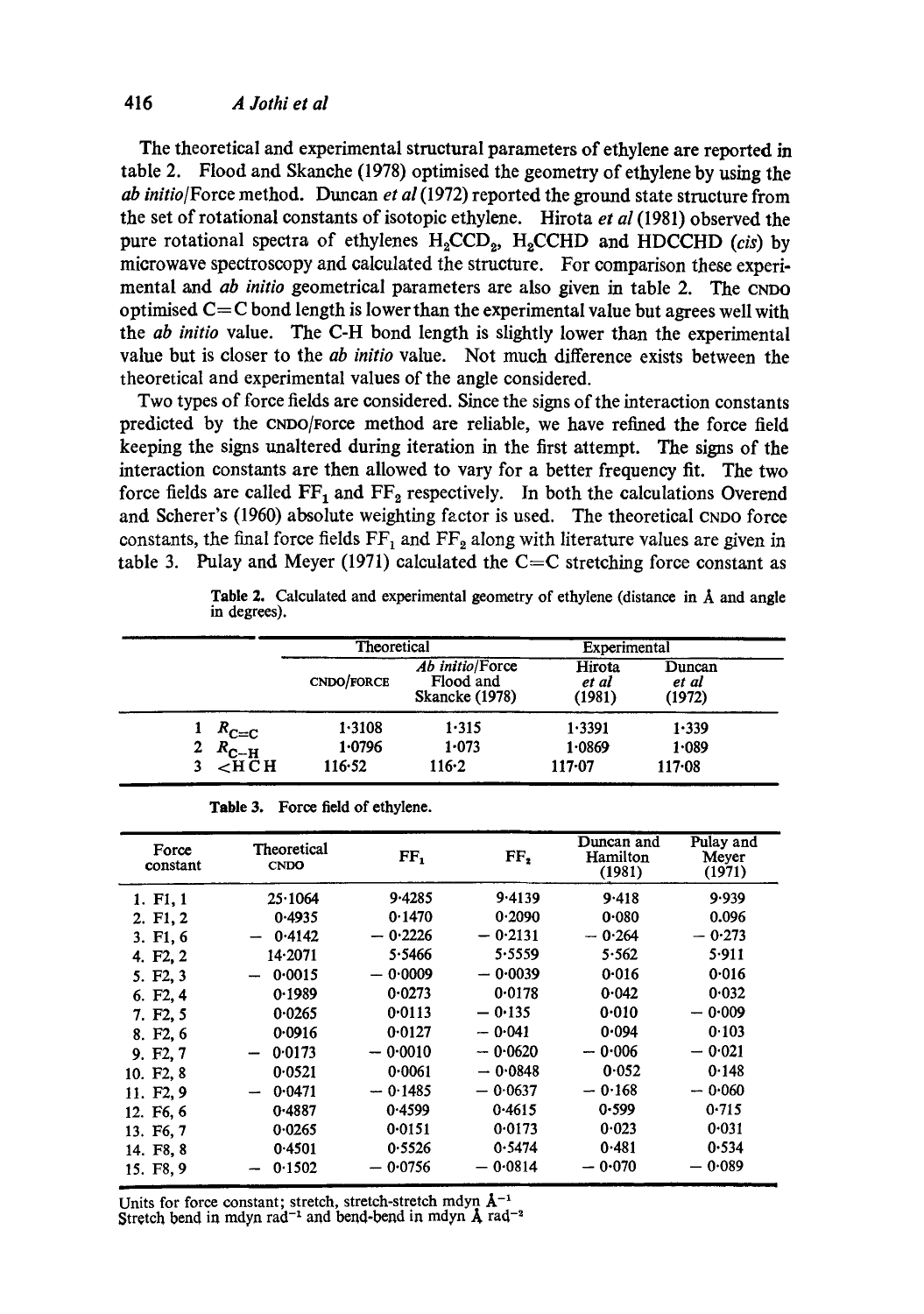9.939 from *ab initio* and Book *et al* (1979) calculated it to be still larger (10.23), and stated that the  $C=C$  force constants in hydrocarbons are generally overestimated in the *ab initio* results using small basis sets.

The present calculation shows a value closer to the experimental value of Duncan and Hamilton (1981). Novikov and Malyshev (1981) obtained a value of 8.91 for  $f_{C=C}$ . Similar deviations in the C-H stretching force constant are also noticed. The interaction constants  $f_{C=C}/f_{C-H}$  and  $f_{C=C}/f_{CH_2}$  def are found to have a significant magnitude. The signs of all the interaction constants predicted by CNDO agree satisfactorily with experimental and *ab initio* values. The observed and calculated frequencies for various isotopic species together with their potential energy distribution are given in table 4. The error  $\Delta\omega$  using harmonic frequencies is less than 1.5% in the present study. The frequencies calculated from *ab initio* using

Table 4. Observed (harmonised) and calculated frequencies (in cm<sup>-1</sup>) and P. E. D. for ethylene and its isotopes

| Observed<br>frequency                               | Calculated<br>frequency | Δω     | Calculated<br>frequency | Δω                       | P. E. D. for $FF_1$<br>$(in \frac{9}{9})$ |
|-----------------------------------------------------|-------------------------|--------|-------------------------|--------------------------|-------------------------------------------|
| $H_2CCH_2$                                          |                         |        |                         |                          |                                           |
| $3139 - 0$                                          | 3145.3                  | $-6.1$ | $3141 - 4$              | $-2.2$                   | F2, 2 (99)                                |
| $1650.8*$                                           | $1655 - 5$              | $-4.7$ | $1658 - 3$              | $-7.5$                   | F1, 1(69), F1, $6(-17)$ , F6, $6(45)$     |
| 1369.4*                                             | 1372.3                  | $-2.9$ | $1371 - 4$              | $-2.0$                   | F1, 1(31), F1, 6(12), F6, 6(54)           |
| $3211 - 0$                                          | $3211 - 8$              | $-0.5$ | $3212 \cdot 1$          | $-0.8$                   | F2, 2(101)                                |
| 1244.8                                              | 1249.0                  | $-4.2$ | 1249.8                  | $-5.0$                   | F8, 8(89), F8, 9(12)                      |
| 3234.3                                              | 3235.5                  | $-1.2$ | $3236 - 4$              | $-2.1$                   | F2, 2(99)                                 |
| $842 - 8$                                           | $843 - 4$               | $-0.7$ | 842.9                   | $-0.1$                   | $F8, 8(117), F8, 9(-16)$                  |
| $3137 - 8$                                          | 3132.9                  | 4.9    | 3136.9                  | 0.9                      | F2, 2(100)                                |
| 1473.0                                              | $1475 - 6$              | $-2.6$ | 1474.6                  | $-1.6$                   | F6, 6(103)                                |
| $H_2C^2CH_2$                                        |                         |        |                         |                          |                                           |
| $3135 - 7$                                          | 3142.3                  | $-6.6$ | 3139-4                  | $-3.7$                   | F2, 2(99)                                 |
| 1632.3                                              | 1633.5                  | $-1.2$ | $1636 - 6$              | $-4.3$                   | F1, 1(65), F6, 6(49), F1, 6 (-17)         |
| $1364 - 4$                                          | $1365 - 7$              | $-1.3$ | $1364 - 6$              | $-0.2$                   | F1, 1(36), F1, 6(13), F6, 6(50)           |
| 3205.0                                              | 3203.8                  | 1.2    | 3204.2                  | 0.8                      | F2, 2(101)                                |
|                                                     | $1240 - 0$              | —      | 1240.9                  | $-$                      | F8, 8(89), F8, 9(12)                      |
| $3227 - 2$                                          | 3230.3                  | $-3.1$ | $3231 - 4$              | $-4.2$                   | F2, 2(100)                                |
| 842.3                                               | 842.9                   | $-0.6$ | 842.3                   | $0-0$                    | $F8, 8(117), F8, 9(-16)$                  |
| 3134.9                                              | 3129.3                  | 5.6    | 3132.3                  | 2.7                      | F2, 2(100)                                |
| 1469.9                                              | $1472 - 7$              | $-2.8$ | $1471 - 6$              | $-1.7$                   | F6, 6(103)                                |
| $H_2$ <sup>15</sup> C <sup>13</sup> CH <sub>2</sub> |                         |        |                         |                          |                                           |
| 3131.5                                              | $3137 - 6$              | $-6.1$ | $3133 - 4$              | $-1.9$                   | F2, 2(99)                                 |
| $1611 - 1$                                          | $1611 - 5$              | $-0.5$ | 1614.9                  | $-3.8$                   | F1, 1(61), F1, $6(-17)$ , F6, $6(54)$     |
| $1356 - 5$                                          | $1358 - 2$              | $-1.7$ | 1356.9                  | $-0.4$                   | F1, 1(40), F1, 6(13), F6, 6(45)           |
| 3199.5                                              | 3199.3                  | 0.2    | 3199.5                  | 0.0                      | F2, 2(101)                                |
|                                                     | 1230.9                  |        | $1231 - 8$              | $\overline{\phantom{0}}$ | F8, 8(89), F8, 9(12)                      |
| $3221 - 2$                                          | $3221 - 5$              | $-0.3$ | 3223.0                  | $-1.8$                   | F2, 2(100)                                |
| $841 - 8$                                           | $842 - 4$               | $-0.6$ | $841 - 7$               | 0.1                      | $F8, 8(117), F8, 9(-16)$                  |
| $3132 - 8$                                          | $3127 - 4$              | 5.4    | $3131 - 7$              | $1-1$                    | F2, 2(100)                                |
| 1467.0                                              | $1470 - 1$              | $-3.1$ | 1469.0                  | $-1.9$                   | F6, 6(103)                                |
|                                                     |                         |        |                         |                          |                                           |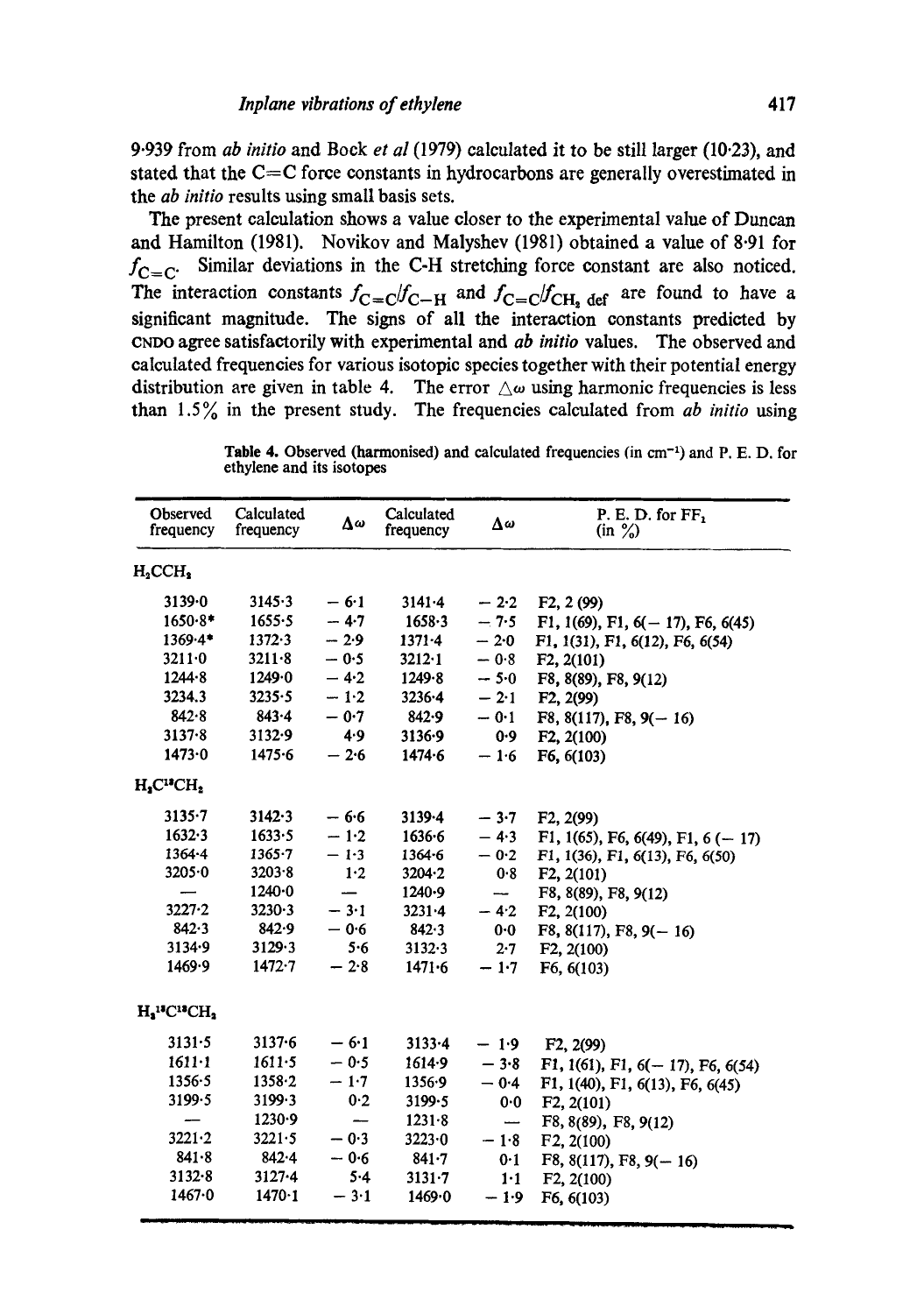| $1$ and $\bullet$ , $1$ communically |                         |         |                         |                          |                                           |
|--------------------------------------|-------------------------|---------|-------------------------|--------------------------|-------------------------------------------|
| Observed<br>frequency                | Calculated<br>frequency | Δω      | Calculated<br>frequency | Δω                       | P. E. D. for $FF_1$<br>$(in \frac{9}{6})$ |
| $D_{s}CCD_{s}$                       |                         |         |                         |                          |                                           |
| 2331.9                               | $2325 - 7$              | 6.2     | 2325.8                  | 6.1                      | F1, 1(11), F <sub>2</sub> , 2(91)         |
| $1542.9*$                            | $1538 - 6$              | 4.3     | $1537 - 0$              | 5.9                      | F1, 1(84), F1, $6(-11)$ , F6, $6(15)$     |
| 999.2                                | 999.3                   | $-0.1$  | $1000 \cdot 1$          | $-0.9$                   | F1, 1(9), F6, 6(82)                       |
| $2387 - 1$                           | $2392 - 1$              | $-5.0$  | 2393.3                  | $-6.2$                   | F2, 2(101)                                |
| $1016 - 7$                           | 1018.9                  | $-2.2$  | $1019 - 2$              | $-2.5$                   | F8, 8(87), F8, 9(12)                      |
| $2414 - 6$                           | $2414 - 5$              | 0.1     | 2409.9                  | 4.7                      | F2, 2(99)                                 |
| 603.7                                | 604.8                   | $-1-1$  | $605 - 8$               | $-2.1$                   | $F8, 8(117), F8, 9(-16)$                  |
| 2267.3                               | $2268 - 2$              | $-0.9$  | 2267.8                  | $-0.5$                   | F2, 2(99)                                 |
| $1094 - 3$                           | $1090 - 7$              | 3.6     | $1091 - 6$              | $2 - 7$                  | F6, 6(102)                                |
| $D_2C^1CD_2$                         |                         |         |                         |                          |                                           |
| $2322 - 1$                           | 2316.5                  | 5.6     | 2316.3                  | 5.8                      | F1, 1(10), F2,2(92)                       |
| $1516 - 8$                           | 1516.3                  | 0.5     | 1515.0                  | 1.8                      | F1, $1(85)$ , F1, $6(-11)$ , F6, $6(16)$  |
| -                                    | $998 - 7$               |         | 999.5                   | —                        | F6, 6(82)                                 |
| -                                    | 2379.3                  |         | 2379.8                  | $\overline{\phantom{0}}$ | F2, 2(101)                                |
| -                                    | $1010 - 2$              | --      | $1010-5$                | $\overline{\phantom{a}}$ | F8, 8(87), F8, 9(12)                      |
| 2408.2                               | 2408.5                  | $-0.3$  | $2405 - 0$              | $3-2$                    | F2, 2(100)                                |
| --                                   | $604 - 3$               | —       | 605.1                   | $\overline{\phantom{m}}$ | F8, $8(117)$ , F8, $9(-16)$               |
| $2263 - 2$                           | 2263.5                  | $-0.3$  | $2263 - 4$              | $-0.2$                   | F2, 2(99)                                 |
| $1090 - 5$                           | $1087 - 2$              | 3.3     | $1087 - 9$              | 2.6                      | F6, 6(102)                                |
| $D_2^{\text{10}}C^{\text{11}}CD_2$   |                         |         |                         |                          |                                           |
|                                      | 2306.9                  |         | 2305.9                  |                          | F2, 2(93)                                 |
|                                      | 989.0                   |         | 1491.9                  | $\equiv$                 | F1, 1(85), F1, 6 (-11), F6, 6(17)         |
|                                      |                         |         |                         |                          | F6, 6(81)                                 |
|                                      | $2373 - 3$              | --      | $2374 - 4$              | --                       | F2, 2(102)                                |
| --                                   | $1001 - 4$              | --      | $1001 - 8$              | --                       | F8, 8(87), F8, 9(12)                      |
| -                                    | $2395 - 7$              |         | 2391.9                  | $\overline{\phantom{a}}$ | F2, 2(99)                                 |
| —                                    | $603 - 7$               | --      | 604.5                   | $\overline{\phantom{m}}$ | $F8, 8(117), F8, 9(-16)$                  |
| 2259.9                               | $2260 \cdot 1$          | $-0.2$  | 2260.2                  | $-0.3$                   | F2, 2(99)                                 |
| $1087 - 6$                           | $1084 - 1$              | 3.5     | $1084 - 7$              | 2.9                      | F6, 6(103)                                |
| $H_2CCD_1$                           |                         |         |                         |                          |                                           |
| $3134 - 4$                           | 3139.2                  | $-4.8$  | $3138 - 6$              | $-4.2$                   | F2, 2(99)                                 |
| 1608.5                               | $1609 - 7$              | $-1.2$  | 1606.2                  | 2.3                      | F1, 1(65), F1, $6(-14)$ , F6, $6(43)$     |
| $1048 \cdot 1$ *                     | 1044.0                  | 4.1     | 1043.5                  | 4.6                      | F6, 6(91)                                 |
| 2407.9                               | 2403.3                  | 4.6     | 2401.5                  | 6.4                      | F2, 2(100)                                |
| $1164 - 2$                           | $1163 - 7$              | 0.5     | 1162.6                  | 8.6                      | F8, 8(90), F8, 9(11)                      |
| 3222.6                               | 3223.3                  | $-0.7$  | $3224 - 4$              | $-1.8$                   | F2, 2(101)                                |
| 698.8                                | 696.8                   | $2 - 0$ | 698.1                   | 0.7                      | $F8, 8(115), F8, 9(-14)$                  |
| $2297 - 8$                           | 2297.9                  | $-0.1$  | 2299.3                  | $-1.5$                   | F2, 2(95)                                 |
| $1411 - 1$                           | $1411 - 7$              | $-0.6$  | $1415 - 4$              | $-1.3$                   | F1, 1(25), F6, 6(68)                      |
| $H_2C^{12}CD_2$                      |                         |         |                         |                          |                                           |
|                                      | 3139.1                  |         | 3138.5                  | --                       | F2, 2(99)                                 |
| $1594 - 3$                           | $1596 - 2$              | $-1.9$  | $1593 - 1$              | $1-2$                    | F1, 1(61), F1, $6(-14)$ , F6, $6(49)$     |
|                                      | 1043.6                  |         | 1043.1                  | -                        | F6, 6(91)                                 |
| 2388.8                               | $2384 - 6$              | 4.2     | $2383 - 0$              | 5.8                      | F2, 2(100)                                |
|                                      | $1157-1$                |         | $1156-3$                |                          | F8, 8(90), F8, 9(10)                      |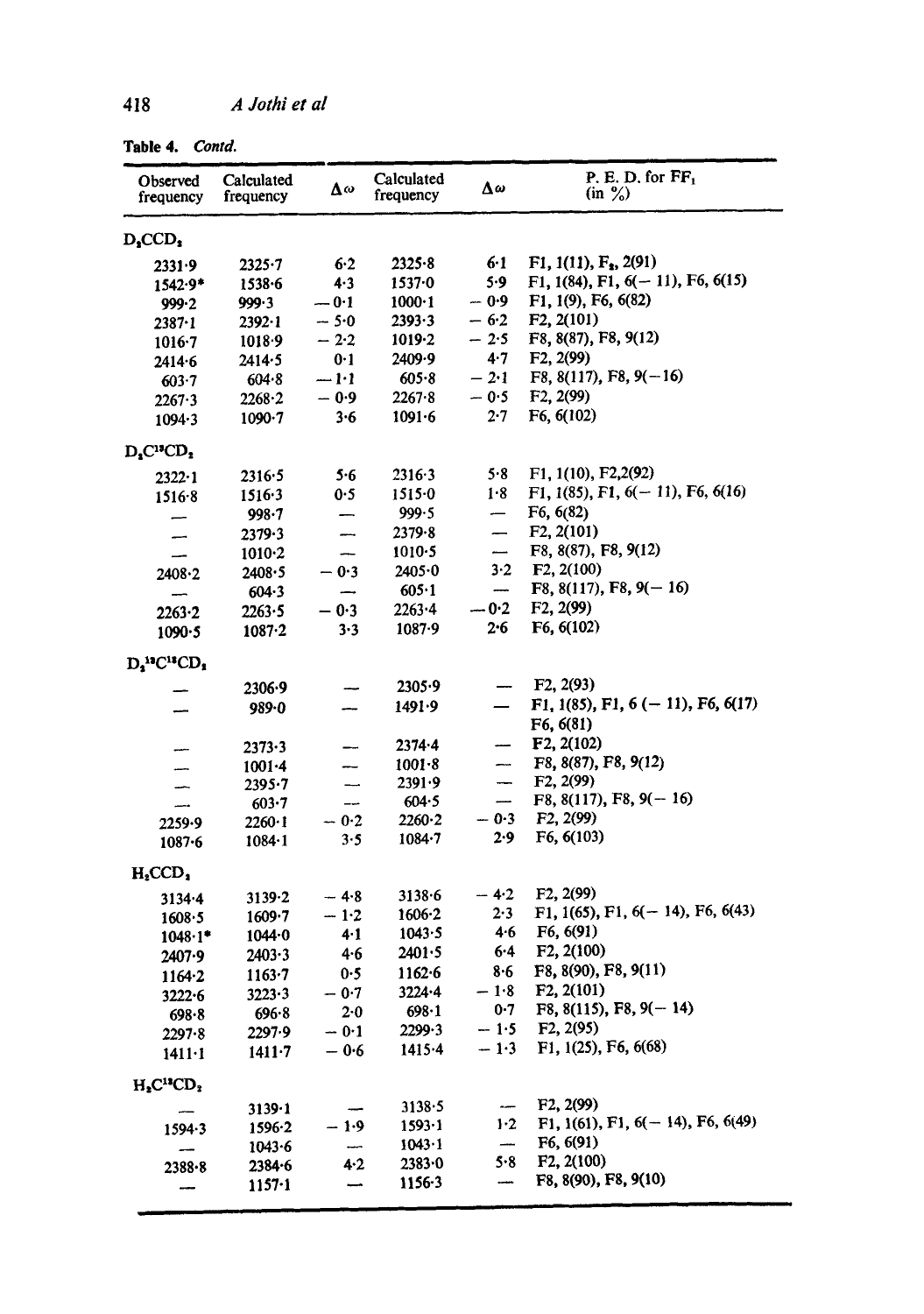| <b>Observed</b><br>frequency         | Calculated<br>frequency | Δω     | Calculated<br>frequency | Δω                       | P. E. D. for $FF_1$<br>$(in \frac{9}{6})$ |
|--------------------------------------|-------------------------|--------|-------------------------|--------------------------|-------------------------------------------|
|                                      | 3223.3                  |        | 3224.4                  | $\overline{\phantom{a}}$ | F2, 2(101)                                |
|                                      | $694 - 4$               |        | $695 - 4$               |                          | $F8, 8(115), F8, 9(-14)$                  |
| $2285 - 1$                           | 2284.5                  | 0.6    | $2286 - 0$              | $-0.9$                   | F8, 8(96)                                 |
|                                      | 1399.4                  |        | $1402 - 7$              | -                        | F1, 1(32), F6, 6(62)                      |
| $H_2$ <sup>13</sup> CCD <sub>2</sub> |                         |        |                         |                          |                                           |
| $3127 - 9$                           | 3132.6                  | $-4.7$ | 3132.1                  | $-4.2$                   | F2, 2(99)                                 |
| 1582.3                               | $1583 - 6$              | $-1.3$ | $1580 - 2$              | $2 - 1$                  | F1, 1(62), F1, 6( $-14$ ), F6, 6(47)      |
|                                      | 1040.4                  |        | $1039 - 8$              | $\overline{\phantom{a}}$ | F6, 6(90)                                 |
|                                      | 2403.3                  | ÷,     | 2401.5                  | $\overline{\phantom{a}}$ | F2, 2(100)                                |
|                                      | $1153 - 7$              |        | 1152.6                  | $\overline{\phantom{a}}$ | F8, 8(90), F8, 9 (10)                     |
| 3208.9                               | $3210-1$                | $-1.2$ | $3211 - 4$              | $-2.5$                   | F2, 2(100)                                |
|                                      | 696.8                   |        | 698.0                   | -                        | F8, 8(115), F8, $9(-14)$                  |
|                                      | $2297 \cdot 1$          |        | 2298.3                  | man.                     | F2, 2(94)                                 |
|                                      | $1410 - 0$              |        | 1413.9                  | $\overline{\phantom{0}}$ | F1, 1(28), F6, 6(65)                      |
| HDCCH <sub>2</sub>                   |                         |        |                         |                          |                                           |
| 3141.9                               | 3138.8                  | 3.8    | 3138.8                  | $3 \cdot 1$              | F2, 2(99)                                 |
| $1633.8*$                            | 1628.0                  | 5.8    | 1628.0                  | 5.8                      | F1, 1(70), F1, $6(-15)$ , F6, $6(40)$     |
| $1319.0*$                            | $1313 - 1$              | 5.9    | $1312 - 6$              | $6 - 4$                  | F1, 1(12), F6, 6(49), F8, 8(29)           |
| $3190-1$                             | 3182.5                  | 7·6    | 3182.5                  | 7.6                      | F2, 2(100)                                |
| $1153 - 4$                           | 1146.1                  | 7.3    | 1146.0                  | $7 - 4$                  | F8, 8(65), F6, 6(24)                      |
| $3225 - 5$                           | 3225.3                  | 0.2    | 3226.3                  | $-0.8$                   | F2, 2(100)                                |
| 746.9                                | 746.3                   | 0.6    | 746.5                   | 0.4                      | $F8, 8(110), F8, 9(-14)$                  |
| 2344.6                               | 2348.3                  | $-3.7$ | 2347.8                  | $-3.2$                   | F2, 2(97)                                 |
| 1430.2                               | 1430.5                  | $-0.3$ | 1431.9                  | $-1.7$                   | F1, 1(14), F6, 6(83)                      |

**Table** 4. *Contd.* 

\*The vibrational frequencies reported by Cvistas *et al* (1979) were harmonised and included here instead of those reported by Duncan and Hamilton (1981) which arc slightly different.

harmonic frequencies give an error of  $6.6\%$ . The MINDO/3 systematically overestimates the C-H stretching frequency by 500 cm<sup>-1</sup> and the overall agreement is  $\pm 10\%$ .

To conclude, the present method of combining CNDO/FORCE calculated with least square refinement of force field employing experimental vibrational frequencies results in a physically acceptable solution agreeing with both experimental and theoretical values. Further studies are being carried out on substituted ethylenes and other vinyl compounds.

## **References**

Annamalai A and Singh \$1982a *J. Mol. Struct. Theoehem.* 87 169 Annamalai A and Singh S 1982b *J:Chem. Phys.* 77 860 Blom C E and Altona C 1977 *Mol. Phys. 34* 177 Blom C E, Altona C and Oskam A 1977 *Mol. Phys.* 34 557 Bock C W, George P and Trachtman M 1979 *J. MoL Spectrosc.* 76 19I Cvistas T, Gusten H and Klasinc L 1979 *J. Chem. Phys.* 70 57 Dewar M J S and Komarnicki A 1977 *J. Am. Chem. Soc. 99* 6174 Duncan J L and Hamilton E 1981 *J. Mol. Struct. Theochem.* 76 65